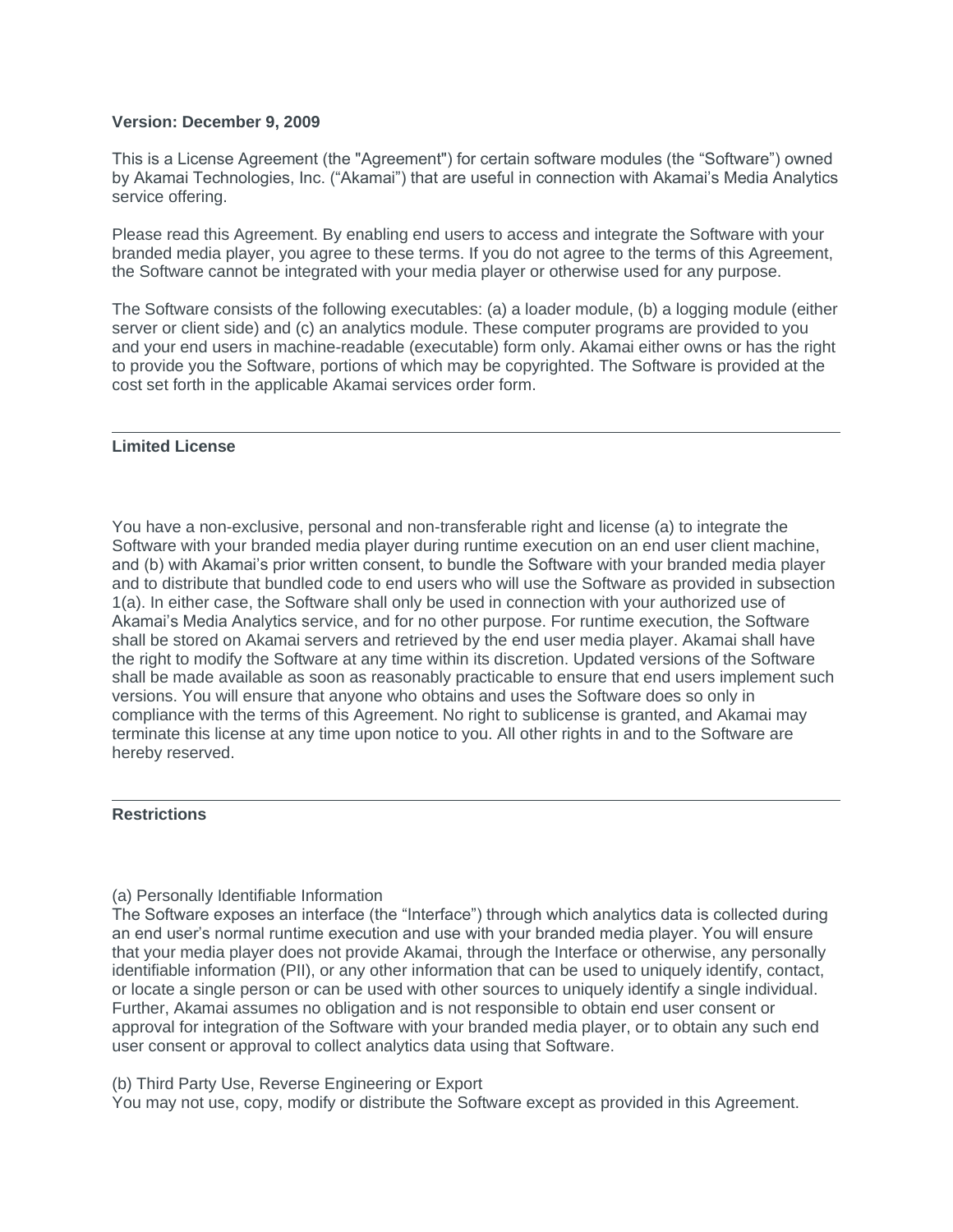Except as set forth herein, the Software may not be used in association with any third party product or service including, without limitation, any third party content delivery network (CDN). Except as permitted by applicable law and this Agreement, neither you, nor your end-users, may decompile, reverse engineer, disassemble, modify, rent, lease, loan, distribute, sublicense, or create derivative works from, the Software or transmit the Software over a network. You may not use or otherwise export the Software except as authorized by United States law and the laws of the jurisdiction in which the Software was obtained. In particular, but without limitation, none of the Software may be used or otherwise exported or re-exported (a) into (or to a national or resident of) a United States embargoed country or (b) to anyone on the U.S. Treasury Department's list of Specially Designated Nationals or the U.S. Department of Commerce's Table of Denial Orders. By using the Software, you represent and warrant that you are not located in, under control of, or a national or resident of any country or on any such list.

# **No Warranty On Software**

You and your end users use the Software at your own risk. Akamai provides the Software to you "AS IS" and without warranty. You are not entitled to any hard copy documentation, maintenance, support or updates for the Software.

AKAMAI EXPRESSLY DISCLAIMS ALL WARRANTIES RELATED TO THE SOFTWARE, EXPRESS OR IMPLIED, INCLUDING, BUT NOT LIMITED TO, THE IMPLIED WARRANTIES OF MERCHANTABILITY AND FITNESS FOR A PARTICULAR PURPOSE. AKAMAI DOES NOT WARRANT THAT THE FUNCTIONS CONTAINED IN THE SOFTWARE WILL MEET YOUR REQUIREMENTS, OR THAT THE OPERATION OF THE SOFTWARE WILL BE UNINTERRUPTED OR ERROR-FREE, OR THAT DEFECTS IN THE SOFTWARE WILL BE CORRECTED. FURTHERMORE, AKAMAI DOES NOT WARRANT OR MAKE ANY REPRESENTATIONS REGARDING THE USE OR THE RESULTS OF THE USE OF THE SOFTWARE OR RELATED DOCUMENTATION IN TERMS OF THEIR CORRECTNESS, ACCURACY, RELIABILITY OR OTHERWISE. SOME JURISDICTIONS DO NOT ALLOW THE EXCLUSION OF IMPLIED WARRANTIES, SO PORTIONS OF THE ABOVE EXCLUSION MAY NOT APPLY TO YOU.

## **Limitation Of Liability**

In no event shall Akamai be liable to you for any damages exceeding any amount paid for the Software or the service with which the Software is used.

UNDER NO CIRCUMSTANCES, INCLUDING NEGLIGENCE, SHALL AKAMAI BE LIABLE FOR ANY INCIDENTAL, SPECIAL, INDIRECT OR CONSEQUENTIAL DAMAGES ARISING OUT OF OR RELATING TO THIS LICENSE, INCLUDING, BUT NOT LIMITED TO, DAMAGES RESULTING FROM ANY LOSS OF DATA CAUSED BY THE SOFTWARE. SOME JURISDICTIONS DO NOT ALLOW THE LIMITATION OF INCIDENTAL OR CONSEQUENTIAL DAMAGES SO THIS LIMITATION MAY NOT APPLY TO YOU.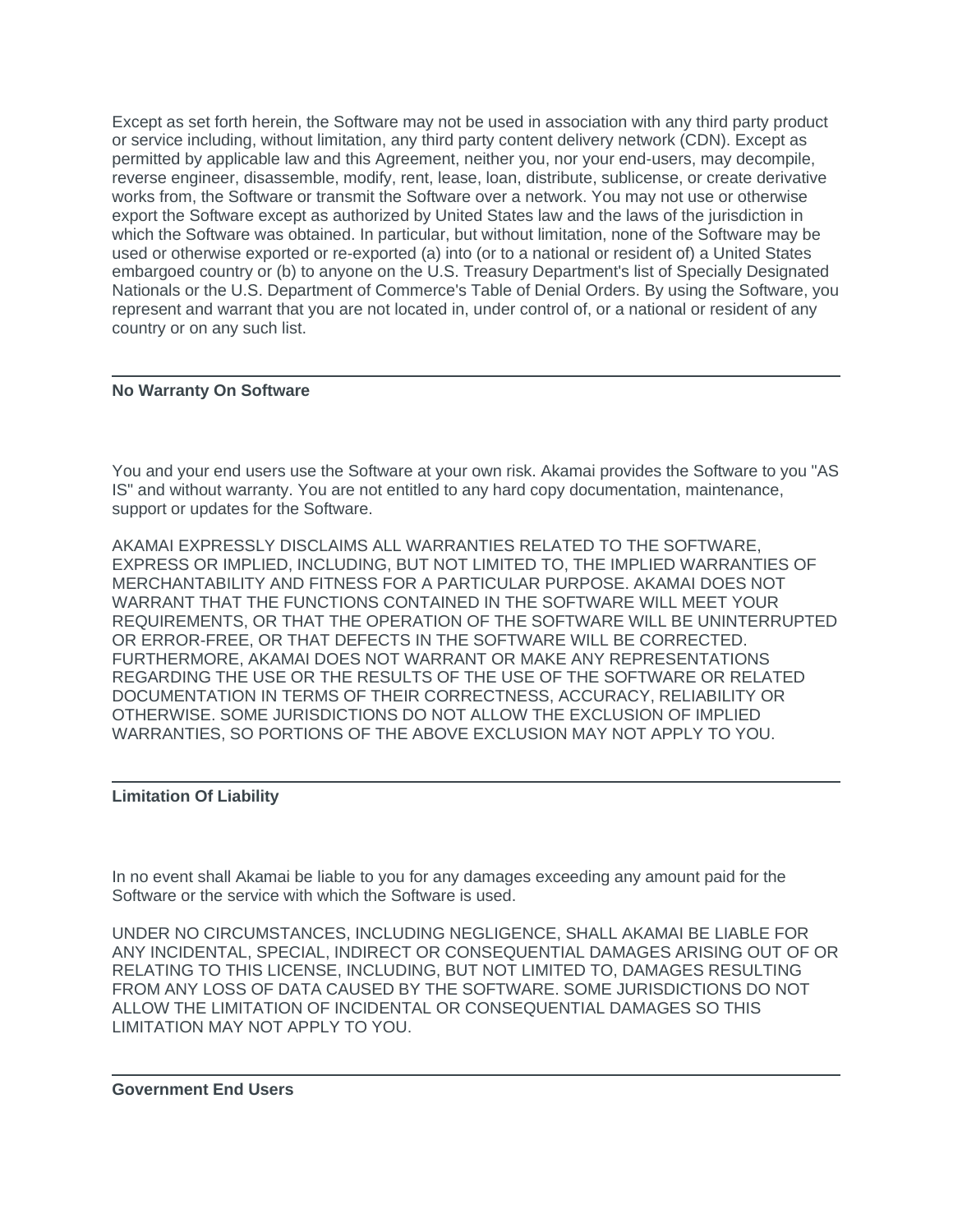If you are acquiring the Software on behalf of any part of the United States Government, the following provisions apply. The Software and accompanying documentation are deemed to be "commercial computer software" and "commercial computer software documentation," respectively, pursuant to DFAR Section 227.7202 and FAR 12.212(b), as applicable. Any use, modification, reproduction, release, performance, display or disclosure of the Software and/or the accompanying documentation by the U.S. Government or any of its agencies shall be governed solely by the terms of this Agreement and shall be prohibited except to the extent expressly permitted by the terms of this Agreement. Any technical data provided that is not covered by the above provisions is deemed to be "technical data-commercial items" pursuant to DFAR Section 227.7015(a). Any use, modification, reproduction, release, performance, display or disclosure of such technical data shall be governed by the terms of DFAR Section 220.7015(b).

## **Controlling Law and Severability**

This Agreement shall be governed by the laws of the United States and those of the Commonwealth of Massachusetts. If for any reason a court of competent jurisdiction finds any provision, or portion thereof, to be unenforceable, the remainder of this Agreement shall continue in full force and effect.

## **Government End Users**

If you are acquiring the Software on behalf of any part of the United States Government, the following provisions apply. The Software and accompanying documentation are deemed to be "commercial computer software" and "commercial computer software documentation," respectively, pursuant to DFAR Section 227.7202 and FAR 12.212(b), as applicable. Any use, modification, reproduction, release, performance, display or disclosure of the Software and/or the accompanying documentation by the U.S. Government or any of its agencies shall be governed solely by the terms of this Agreement and shall be prohibited except to the extent expressly permitted by the terms of this Agreement. Any technical data provided that is not covered by the above provisions is deemed to be "technical data-commercial items" pursuant to DFAR Section 227.7015(a). Any use, modification, reproduction, release, performance, display or disclosure of such technical data shall be governed by the terms of DFAR Section 220.7015(b).

#### **Complete Agreement**

This Agreement constitutes the entire agreement between the parties with respect to the subject matter hereof and supersedes all prior or contemporaneous understandings regarding such subject matter. No amendment to or modification of this Agreement will be binding unless in writing.

Your rights under this Agreement will terminate automatically without notice if you fail to comply with any term(s) of this Agreement.